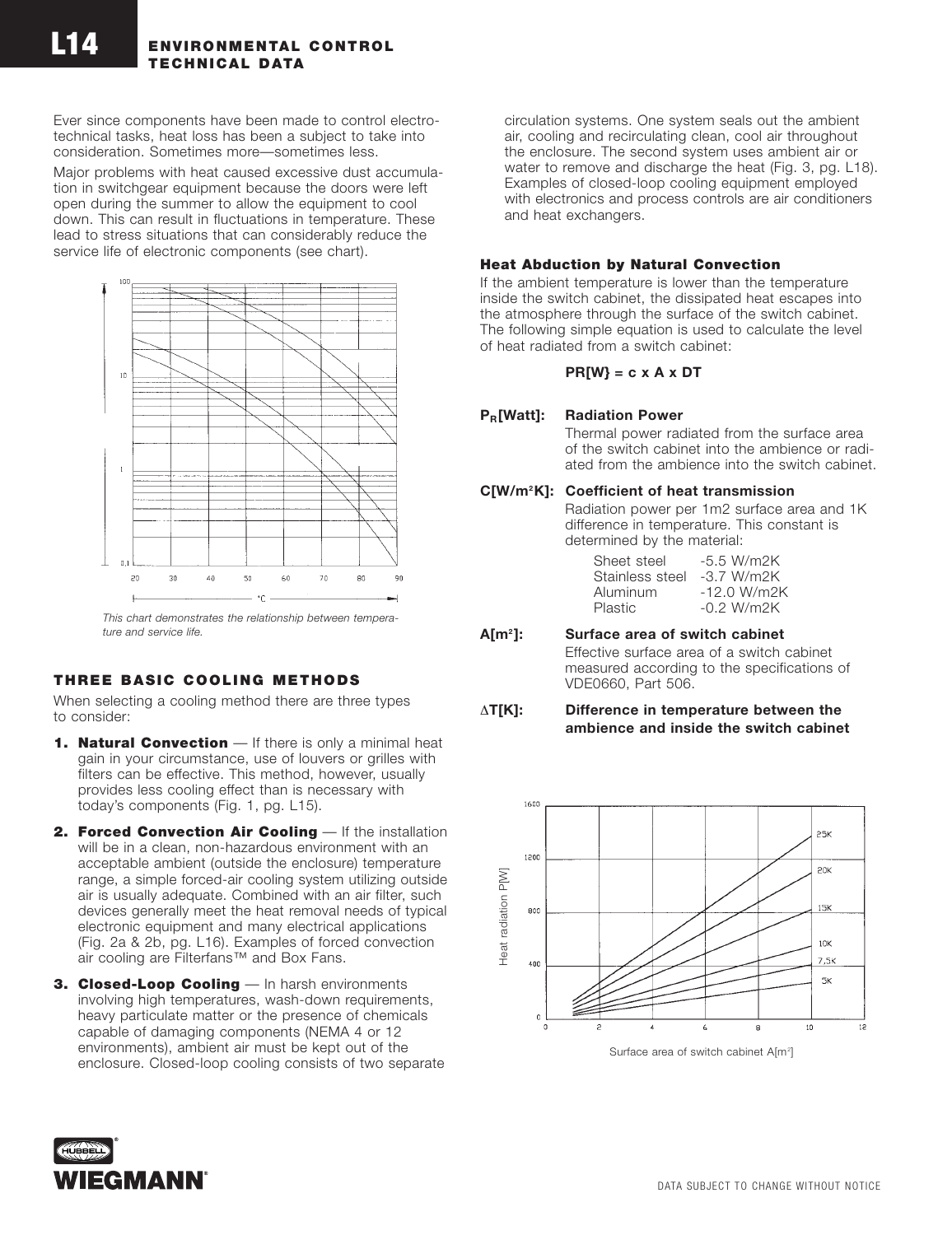

## **Heat Abduction with Filterfans™**

Follow the simple equation for calculating the required air flow volume:

$$
V = \frac{3.1(Pol)}{\Delta T} [m^3/h]
$$

# **V[m3/h]: Flow volume for a filter fan**

### **Pd[Watt]: Dissipation loss**

Thermal power generated inside a switch cabinet by dissipation loss from components.

**A[m2]: Difference in temperature between the ambience and inside the switch cabinet**

In the course of development, absolute priority was given to the use of high-quality components (plastic material, fan, filter mat) and comprehensive transparent technical data. For this purpose we measured every Filterfan™ and exhaust filter in a test laboratory.

### **When considering the use of Filterfans™:**

- Always use the Filterfan™ to propel the cool ambient air into the switch cabinet. This ensures that slight positive pressure builds up inside the switch cabinet in comparison to the ambience and that only air filtered by the Filterfan™ flows into the switch cabinet. The air propelled into the cabinet displaces the warm air which exits through the exhaust filter. If, however, the air is drawn out of the switch cabinet by suction power, unfiltered air can also enter through gaps and components
- If you install a combination of Filterfan™/exhaust filter, fit the Filterfan™ in the lower third of the switch cabinet if possible. The exhaust filter must be installed as near to the top as possible to prevent heat pockets in the upper part of the cabinet
- In switch cabinets consisting of several compartments, the cool air capacity required should be divided among two or more Filterfans™/exhaust fans. This measure helps to ensure a more acceptable distribution of temperature throughout the cabinet
- If you combine a Filterfan™ with two exhaust filters, the cool air divides into "Y" shape. In this way, with just one additional exhaust filter you can considerably improve the circulation inside the switch cabinet
- Install a thermostat that only trips the Filterfan™ when the temperature is too high. This can quite substantially increase the service life of your filter mat

| <b>Sermanischer Llopb</b>             |
|---------------------------------------|
| <b>POSTE LL JUST</b><br><b>TUREAR</b> |
| ÷                                     |
|                                       |
|                                       |
|                                       |
|                                       |

*(European Patent No. 0439667)*

*The Filterfan/exhaust filter is centered in the cutout and held in place across the 4 corners. Installation time is thus reduced from 12 minutes to virtually ZERO.*

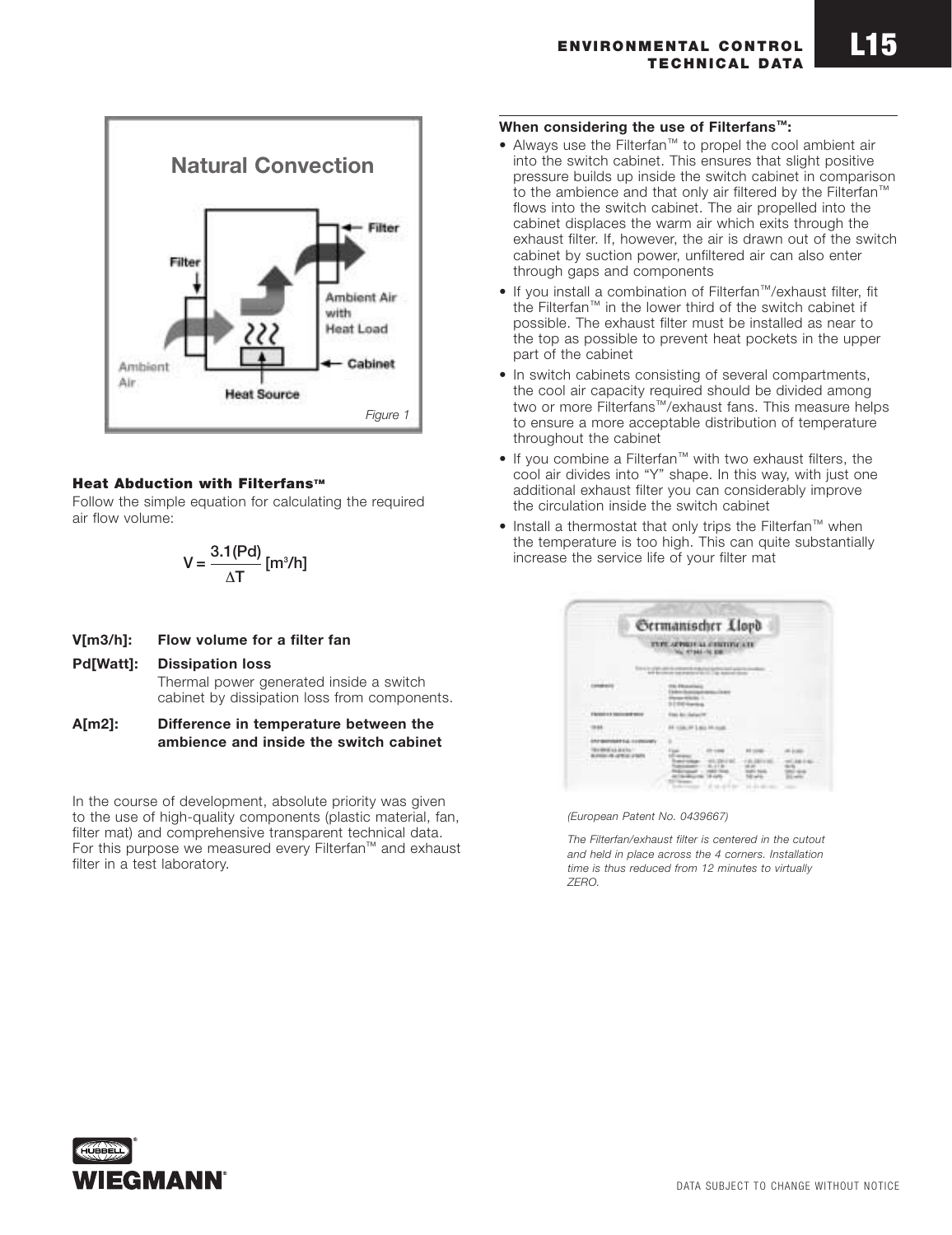# **ENVIRONMENTAL CONTROL TECHNICAL DATA**





### **Heat Abduction with a Cooling Unit**

Pfannenberg air/refrigerant cooling units operate on the principle of the Carnot cycle. This means that the cooling unit functions as a heat pump that "pumps" the thermal energy abducted from the switch cabinet (heat dissipated from the components) up to a higher level of temperature (the ambient temperature can reach levels as high as +131ºF). The air inside the switch cabinet is cooled down by the evaporator and is at the same time dehumidified.

### **Cooling units are used if:**

- The outside air cannot be used for cooling
- The required temperature inside the switch cabinet should be equal to or lower than the required ambient temperature
- The ambient air is extremely oily or rife with conductive dust

**Steps for sizing an air conditioner —** Proper selection of an air conditioner is determined by the following criteria:

- Required cooling capacity in BTUs/hr (steps 1-4)
- Mounting requirements (top or side mounting options)
- Dimensions of air conditioner and enclosure



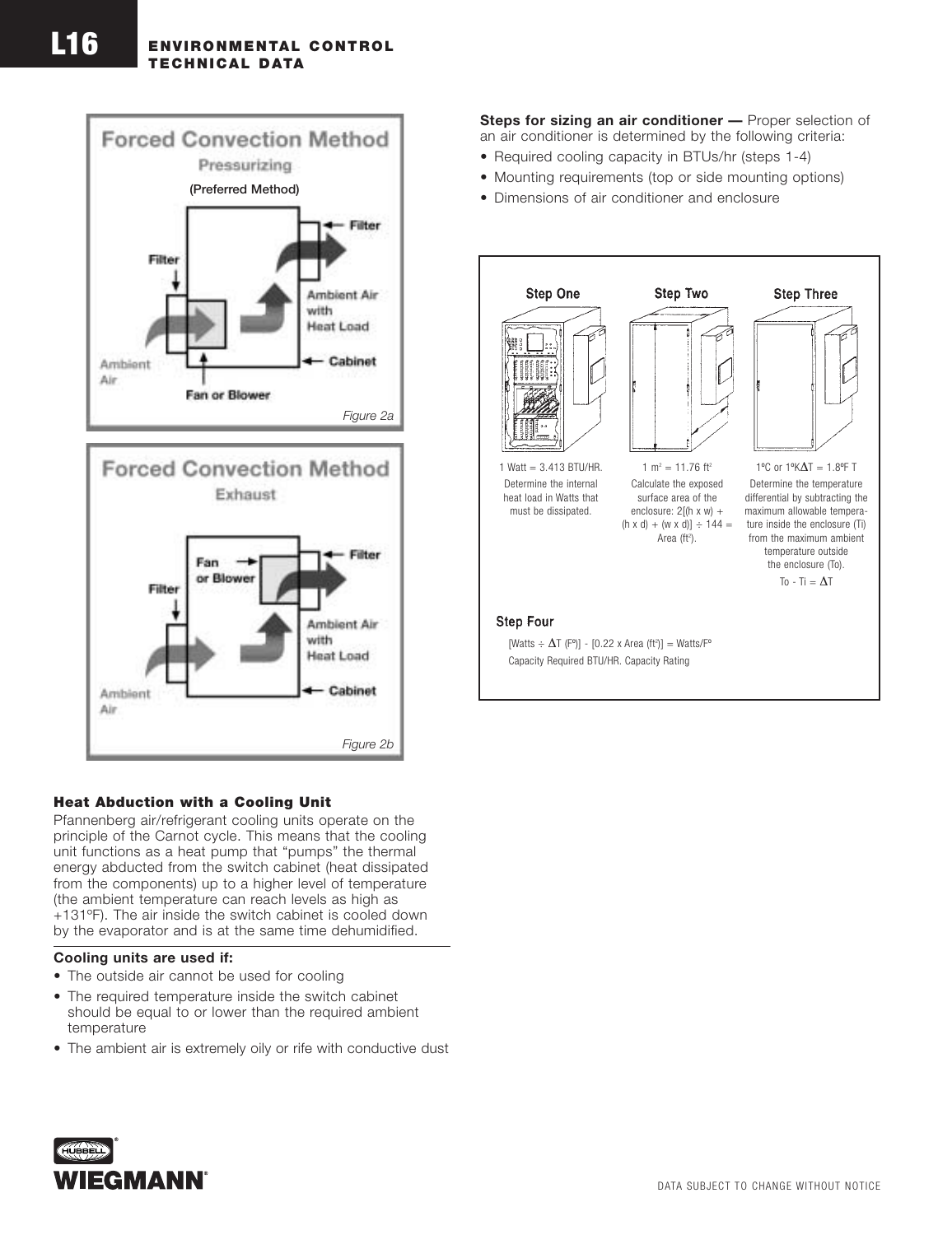#### **ENVIRONMENTAL CONTROL TECHNICAL DATA**

## **Selecting cooling units**

- Ascertain the total dissipation loss from the components installed in the switch cabinet. Take into account the simultaneity factor, because rarely are all components in operation at the same time
- Also take the heat radiation from the switch cabinet into account. If T, <Ta, this must also be added to the dissipation loss value
- Now select the necessary cooling unit in accordance with the required refrigeration capacity, ensuring that the cooling capacity of the cooling unit is at least equal to the dissipation loss value. Preferable is a figure 10% in excess of that value

### **Utilizing characteristic curves for proper selection of a cooling unit**

Characteristic curves for all cooling units are available for contacting us. These diagrams allow you to determine the corresponding effective (useful) refrigeration capacity for any temperature. All relevant data for our cooling units result from tests in Pfannenberg's own climatic chamber.

#### Example:

 $T_a = 104$ °F and  $T_i = 95$ °F, where

**Ti [ºF]:** Maximum admissible temperature inside the switch cabinet. This value reflects the maximum operating temperature of components installed in the switch cabinet. This usually ranges from approx. 95ºF to 113ºF.

**Ta[ºF]:** Maximum ambient temperature. Temperature at which the switch cabinet is installed.

**P<sub>c</sub>[Watt]:** Refrigeration capacity of a cooling unit. Only the effective or useful cooling capacity is shown.

Go to the known ambient temperature ( $T_a$  = 104°F) and trace a vertical line up to the intersection with 95ºF line. Then trace a horizontal line left of that intersection until it meets with the ordinate (vertical axis). This point shows the refrigeration capacity required. In this example, the following diagram shows that the value is 1040W.



### **Important information on the utilization of cooling units**

- The refrigeration capacity should exceed the dissipation loss from the installed components by approximately ten percent (10%)
- The switch cabinet must be adequately sealed to prevent the inflow of ambient air
- Use the door contact switch to impede operation with open doors and consequent excessive accumulation of condensation
- Use cooling units with a generous clearance between air inflow and air outflow to prevent poor circulation
- Attach the condensate overflow hose included in the package of accessories supplied with the unit
- Make sure that the air inflow and air outflow in the external circuit of the cooling unit circulates satisfactorily to ensure that the thermal energy is released into the ambience
- When using top-mounted cooling units, make sure that components with their own fans do not expel the air directly into the cooling unit's cool air outflow. This counteraction between the two airflows would otherwise substantially reduce the refrigeration capacity and could cause heat pockets.
- Make sure that the switch cabinet stands up straight. Otherwise the condensation cannot drain properly from the top-mounted unit
- Setting the temperature to the lowest setting is not the optimal solution due to condensation issues. The value we have preset on the cooling unit is a sound compromise between cooling the inside of the switch cabinet and the accumulation of condensation

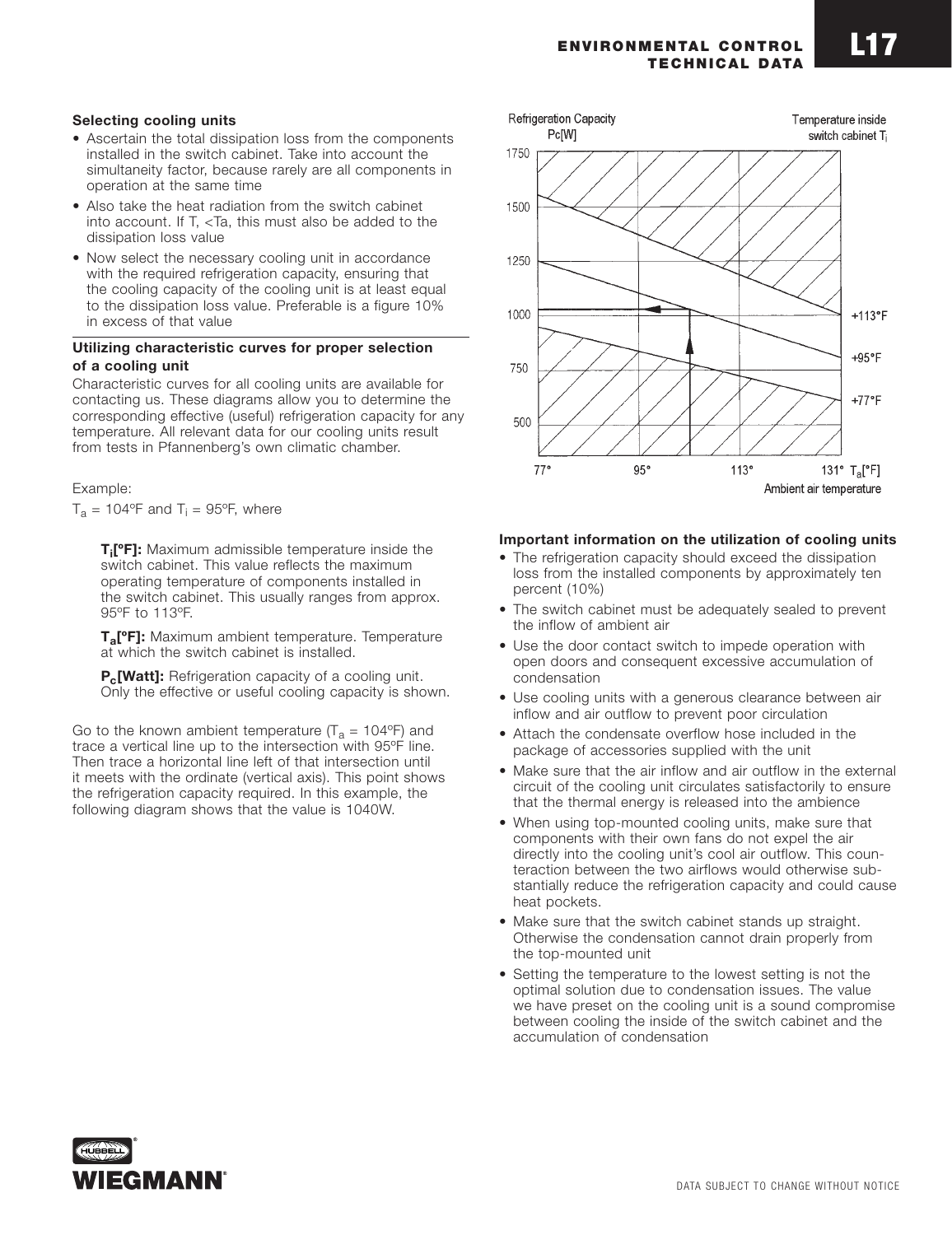

### **Cooling Control Cabinets**

Most electrical & electronic control systems generate substantial amounts of heat during operation. This heat factor intensifies as controls are made more compact, perform more functions, or are placed in more confined areas. Additional problems are encountered when the electronic process control system is located on-site in an industrial setting, as opposed to a clean computer room. For instance, ambient temperatures found in a steel mill can be locally very high. The factory environment can be hostile to the point that performance and effective life of electronic components are materially reduced, or the control system fails completely. Moisture-laden air and airborne particulate matter might be present to adversely affect electronic components, as is true in the paper manufacturing industry or in grain storage facilities.

Our air conditioners are designed to perform reliably under many of these harsh conditions and to provide the cooling and environmental protection required by sensitive electronic production control systems.

#### **Factors affecting model selection**

Use this section as a basic outline or checklist of the various conditions to be considered when choosing a cooling unit for a certain application.

The following three factors must be considered when selecting a cooling unit:

#### **1. Internal Heat Load**

This is the heat dissipated by electronic controls. It is expressed in watts. One watt equals 3.413 BTU/hr. Thus, to obtain the approximate cooling capacity required to remove a specific heat load, the following formula can be used:

#### Watts  $x$  3.413 = BTU/hr

For example, a heat load of 800 watts requires an air conditioner capable of removing at least 2,730 BTU/hr

### **2. Resistance to air flow in the enclosure**

Air-flow is measured in cubic feet per minute (CFM). Creating appropriate air flow requires that air pressure be produced by a blower within the air conditioning enclosure. Resistance to blower-produced air flow is created by obstructions within the cabinet's air-flow path. This resistance is called static pressure (SP) and is measured in inches of water column.

The effect of significant resistance in the cabinet's air flow due to static pressure is that it produces a drop in air pressure, or differential, from the air velocity produced by the blower. This reduction in cool air flow will decrease the effective capacity of the cooling unit. So when selecting the proper cooling unit, allowances must be made for static pressure.

### **3. Heat Load From the Surroundings**

Ambient conditions can cause a heat gain in the enclosure. The rated capacity of the cooling unit must be sufficient to handle this heat gain. When evaluating the additional heat load gained from the surroundings, consider the following:

**Insulated Cabinet** — Normally, well-insulated cabinets will not gain sufficient ambient heat to affect an air conditioner's operation. BTU/hr ratings for our air conditioners have been established at the maximum ambient operating temperature of 125ºF. A substantial improvement in heat removal occurs when operating in ambient temperatures below 125°F.

**Uninsulated Cabinets (most common)** — Obviously, this design places more of a burden on the cooling unit. Heat is conducted to the cool side. Thus, high ambient heat will be readily transmitted into the cooler enclosure. To determine the additional capacity required of our air conditioner installed in an uninsulated cabinet, the surface square footage of the enclosure must be calculated to obtain the total effective heat transfer area. For this calculation, use the surface area of the sides, plus the area of the top, and omit the bottom area of the cabinet.

Air movement outside the uninsulated cabinet will increase the heat conducted from the ambient into the enclosure. When there is little or no air circulation outside the cabinet, the layer of air immediately adjacent to the exterior cabinet walls act as an insulating film. Exterior air movement dissipates this insulating layer of air in proportion to the velocity of the air flow. Substantial ambient air circulation will increase the transmitted heat load imposed on the cooling unit. If the cabinet being cooled is not airtight, then high ambient relative humidity will adversely affect the cooling effectiveness of the air conditioner. When humid air infiltrates a poorly sealed enclosure, the air conditioner is required to use up valuable BTU/hr capacity just to condense the moisture from the internal air. Conversely, if the cabinet is well sealed, high ambient relative humidity has very little effect on the heat capacity of the air conditioner.